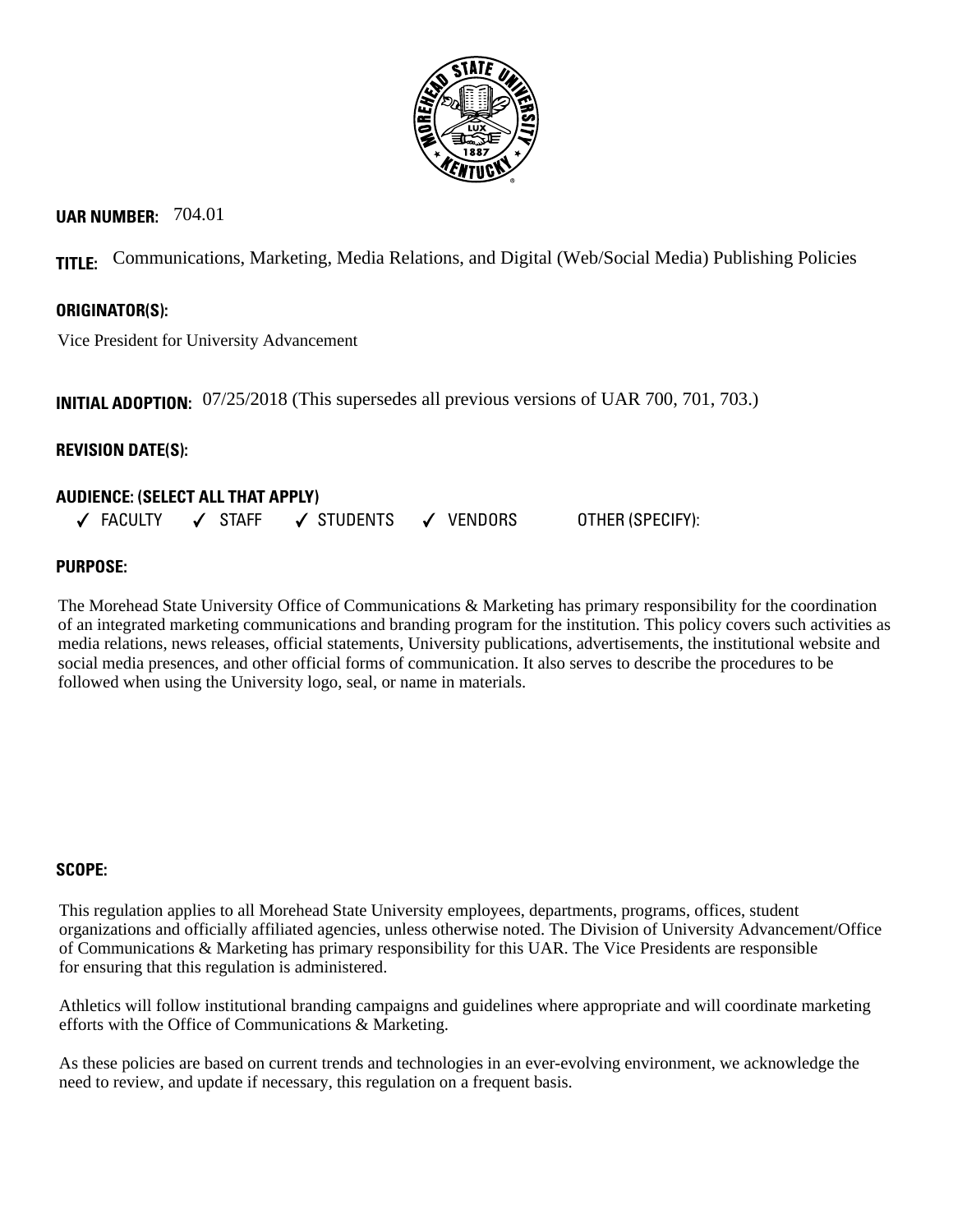#### **DESCRIPTION (INCLUDE DEFINITIONS):**

#### A. BRANDING

#### 1. Logos and Marks

The seal, logos, word marks, and mascot of Morehead State University are copyrighted. They may be used only with the authorization of the University through the Office of Communications & Marketing. Likewise, the name of the University may not be used for commercial purposes or purposes other than official business without the express consent of OCM.

#### 2. The Official Name

The official name of the University is Morehead State University.

a. The official university name (Morehead State University) should be used in first references in all formal communications.

b. Second references may be abbreviated as Morehead State or MSU.

c. The University shall not be referenced as simply "Morehead."

d. Regional campuses shall be referenced as Morehead State University or Morehead State at (insert location) or MSU at (insert location).

3. Additional Style & Branding Guidelines

Additional style and branding guidelines are available through the online Branding Style Guide. All offices, programs and departments affiliated with Morehead State University are required to follow this guide.

# B. PRINTED & ELECTRONIC MARKETING COMMUNICATIONS

### **General Procedures**

University departments preparing publications (newsletters, magazines, booklets, fliers, program brochures, posters, signs, etc.), advertisements (electronic and print), photographs, web pages, and/or audio-visual presentations intended for an external audience must first contact the Office of Communications & Marketing. OCM must approve all external audience marketing communications. Academic and conference presentations are not subject to this review. The Office of Communications & Marketing will review and authorize each project, then assign each project a job number and either:

a. write, edit, design and produce the piece(s) and arrange for printing through Document Services;

b. assign the job to an authorized off-campus vendor for editorial, graphic and/or printing production should these services be unavailable on campus; or

c. work closely with campus representatives to complete the project within University standards for the intended audience.

#### **C. MEDIA RELATIONS**

APPROPRIATE INSTITUTIONAL REVIEW:

#### Definitions:

News Media Representative: A person employed by or otherwise acting on behalf of a professional news gathering organization or a student staff member of an on-campus news media laboratory, i.e., The Trail Blazer and News Center.

**APPROVED BY:** 

PRESIDENT:

**VICE PRESIDENT:** 

DATE:  $1/25/18$ 

DATE:

DATE:  $7/25/18$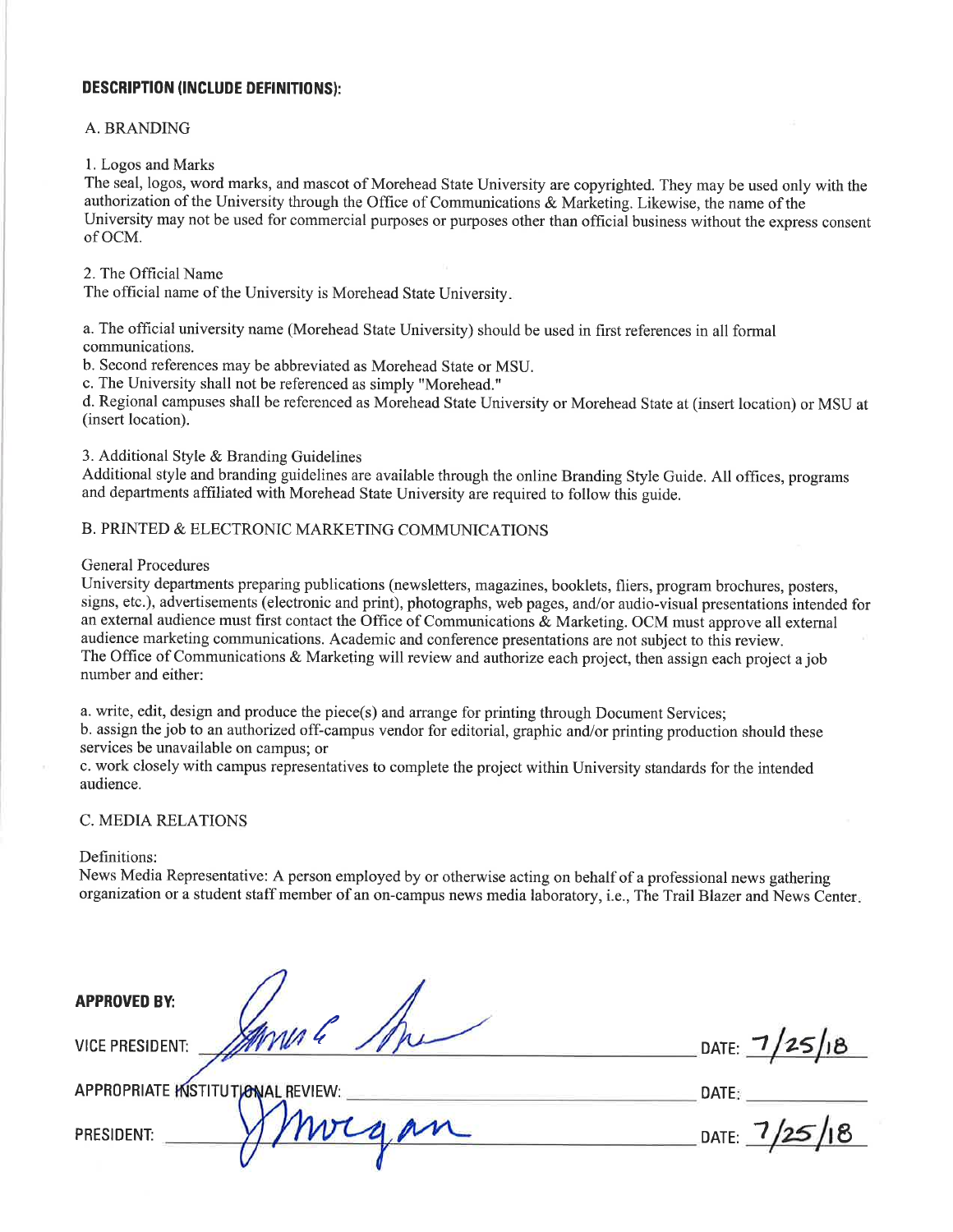## **DESCRIPTION (CONTINUED):**

Official Press Release or Statement:

Printed, electronic or verbal information that constitutes the University's position on events, incidents or other developments in which there is a current or potential interest by news media representatives.

### Official News Media Spokespersons:

The President, Vice Presidents, Chief Marketing and Public Relations Officer (CMPRO), Legal Counsel, Chief of Police, Director of Athletics and Athletic Media Relations Director are authorized to issue official statements to the media on behalf of the University without specific authorization from the President and/or the Board of Regents.

a. MSU has long held to the principle that its credibility depends upon its willingness to present information openly and accurately, regardless of the situation. Public understanding of the University's policies, plans and programs is strengthened through establishment and maintenance of good relationships with news media representatives. b. The University recognizes that the best means of developing such relationships is by providing timely and accurate information to the news media in an atmosphere of mutual respect and candor. In the event of controversy, as well as in routine matters, it is the responsibility of the Chief Marketing and Public Relations Officer to work with those most directly involved to coordinate the release of official press releases and statement, to respond to inquiries from news media representatives and to offer assistance as requested or required.

c. The University may choose to state its position through the issuance of official press releases or through verbal comments by an official news media spokesperson. No member of the University community is prohibited from responding to news media inquiries but only designated spokespersons are authorized to issue official statements on matters of institutional policy.

d. Faculty and staff may be asked for comments on stories related to the institution by media representatives. Inquiries in such situations should be referred immediately to the Chief Marketing and Public Relations Officer. The Chief Marketing and Public Relations Officer, in turn, may determine that the University's interests would be best served by responding directly to the news media representative or by referring them to another official spokesperson. Members of the University community who choose to provide information in response to inquiries from media representatives are encouraged to verify the accuracy of their information and to be aware of the ethical and legal ramifications of their actions.

# D. WEB PUBLISHING (www sites)

# I. Web Site Responsibilities

a. Morehead State University's web pages are considered University publications as well as campus-wide information sources. The Chief Marketing and Public Relations Officer (CMPRO), Web & Digital Marketing Director, Communications Specialist, Content Specialist and other OCM staff in the Division of University Advancement oversee the structure and development of the Morehead State University web presence and determine guidelines for consistent design, writing style and accuracy of official information for http://www.moreheadstate.edu and all other official University sites and/or pages. The Office of Communications & Marketing is responsible for the graphic design, visual branding, and overall architecture of the site.

b. The Web & Digital Marketing Director, along with the assistance of other OCM staff, is responsible for ensuring site-wide compliance with federal accessibility laws and/or guidelines including, but not limited to, the Americans with Disabilities Act (ADA), in accordance with KRS 61.980-61.988 and the Internet/World Wide Web Publishing Standard from the Governor's Office of Technology. As an institution receiving federal funds, Morehead State University is held to a higher standard than commercial or private websites in regard to ADA accessibility. While a sub-site of MSU's Web presence may meet ADA guidelines when independently reviewed apart from the context of a larger institutional site, this does not guarantee Morehead State's total ADA compliance. The site must be reviewed as a whole. Determination of ADA compliance of any portion of MSU's web presence is made by the Web & Digital Marketing Director.

c. The Chief Marketing and Public Relations Officer is designated as the Digital Millennium Copyright Act (DMCA) agent for the institution. As such, he/she is responsible for ensuring there is no illegal and/or inappropriate use of copyrighted information, images, or other digital media on the University website. Copyright infringement complaints or questions about copyright use on the Web should be directed to the CMPRO.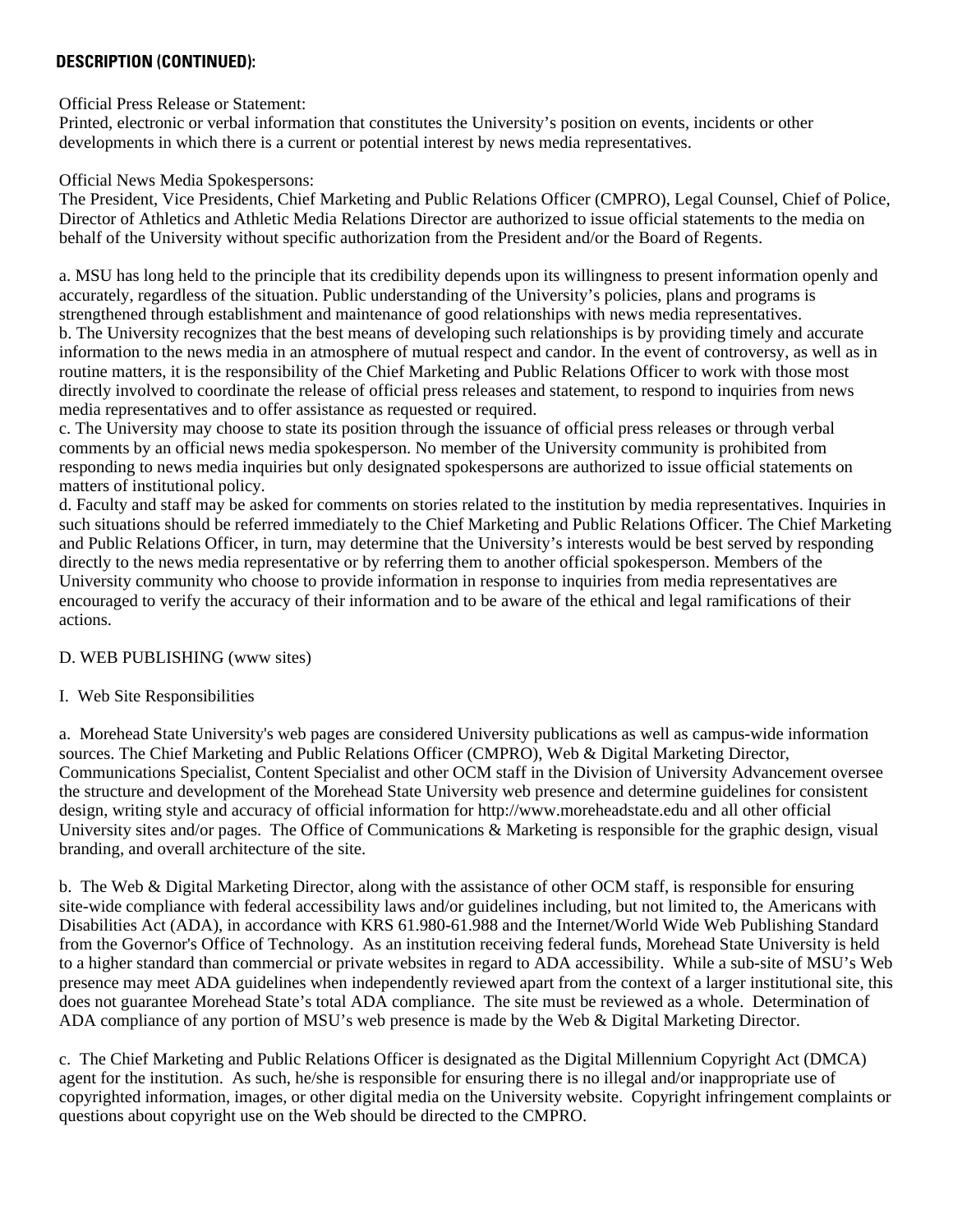### **DESCRIPTION (CONTINUED):**

d. Technical maintenance of the MSU University website shall be the shared responsibility of the Offices of Communications & Marketing and Information Technology in cooperation with external vendors for hosting and support, as appropriate.

e. All University, department, and/or organizational Web material should reside on the official University website. No independent servers should be operated on the university network without special permission from the Divisions of University Advancement and Administration & Fiscal Services. As per PG 55, no unauthorized servers are permitted without authorization from the Chief Information Officer. Exception is to be made for certain academic resources with approved external hosting, including Camden-Carroll Library, Distance Learning, and other academic service needs.

f. Regulations for the Morehead State University website are set by senior staff on recommendation of the Offices of Communications & Marketing and Information Technology.

g. Maintenance of the technology, software, files and core content of the Morehead State University website used for marketing purposes shall be the responsibility of the Office of Communications & Marketing staff in cooperation with the Office of Information Technology and external vendors, as appropriate. OCM staff shall administer all web publishing accounts; enforce all web policies and regulations in regards to copyright, accessibility, style, and content; administer site setup and configuration; maintain a high standard of quality for pages on the site and be responsible for all University pages.

h. Academic and administrative departments/programs are responsible for the content contribution/submission for their own Web pages on the MSU Web server by appointing an individual who will take responsibility for the content. Final approval of all MSU official pages ultimately resides with OCM to ensure consistency and accuracy.

i. Collection of information from alumni of Morehead State University via the Web will be the primary responsibility of Alumni Relations & Development. Requests for exception require the approval of the Assistant Vice President for Alumni Relations & Development. If exceptions are made, information collected (alumni directory information, updates, etc.) is to be shared with the Office of Alumni Relations & Development for purposes of maintaining the alumni database.

II. Web Site Content Regulation and Guidelines

### a. General Regulation

1. Morehead State University recognizes the value and potential of providing University information online. The University administration, departments, programs, organizations, faculty, staff and students are encouraged to publish information consistent with the mission and policies of Morehead State University. Information placed on the MSU Web site plays an important role in developing and maintaining the strong reputation and image of the University. It should be creative, diverse, consistent with brand style and in good taste. The Web site is an open public document available to anyone, anywhere in the world. Those who place information on the site must realize the responsibilities inherent in this form of electronic publishing.

2. All content must comply with local, state and federal laws including, but not limited to, copyright, accessibility, libel and indecency statutes. Photographs and personal information about an individual must not be included without the appropriate permission.

3. All content must be consistent with the branding, mission, interest, standards and policies of Morehead State University.

4. The use of Morehead State University internet and/or web resources for private business or commercial activities is strictly prohibited. Fund raising, merchandising, solicitation, or advertising on the MSU website by departments and organizations is allowed only with permission of the Vice President of University Advancement.

### b. Division/College/Department/Unit Pages

1. Divisions/colleges/departments/units are responsible for supplying content to OCM that is current and accurate. Basic layout will be delivered through a template-driven system. There is a minimum set of content required of all colleges, departments, units, etc. to allow for consistency across the institutional site. These areas will be established as part of the template navigation.